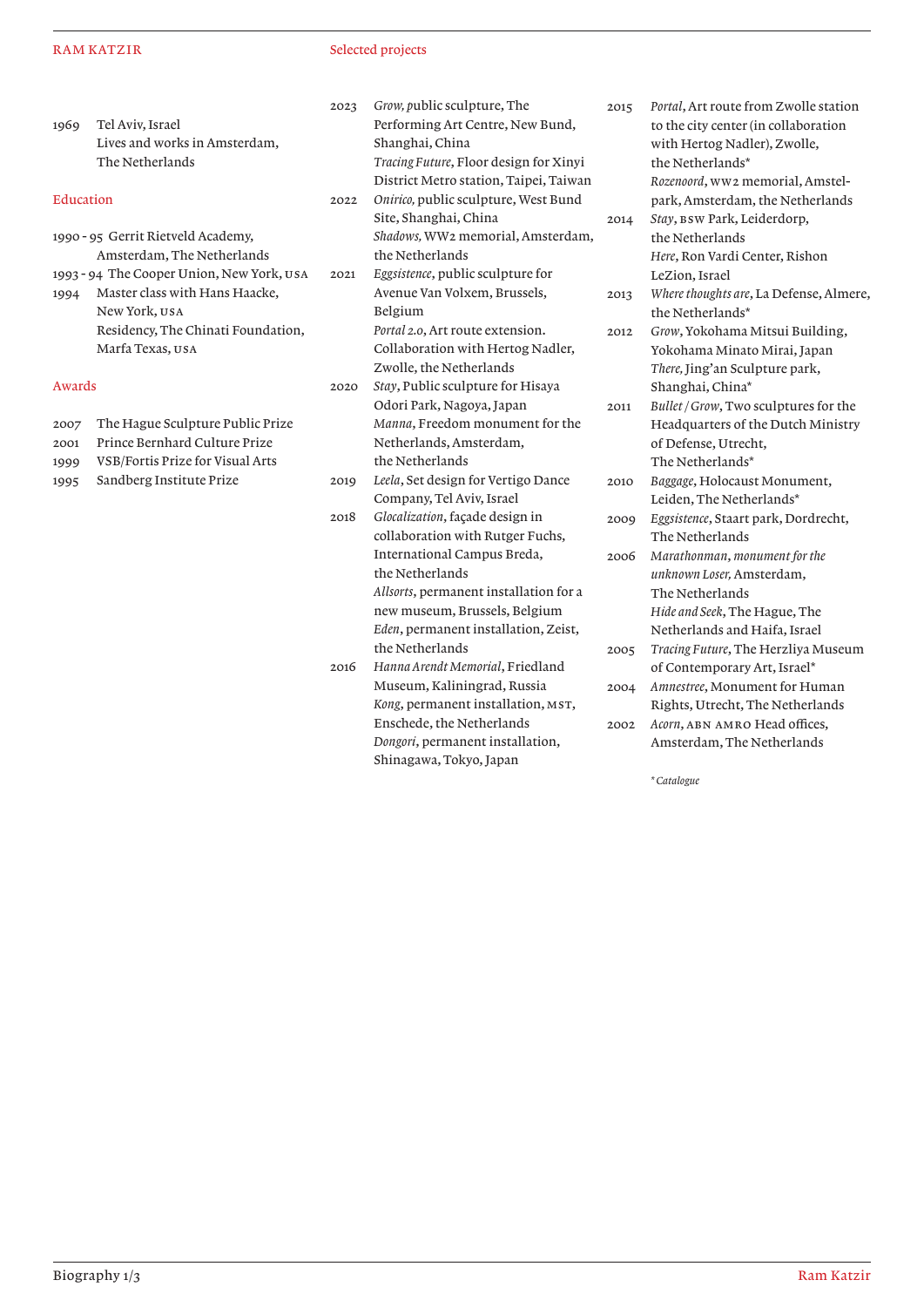### Selected solo exhibitions

- Selected Group exhibitions
- 2015 *BeLonging*, Jewish Historical Museum, Amsterdam, The Netherlands\*
- 2012 *Ram Katzir Models*, Gaukushin Gallery, Tokyo, Japan
- 2009 *Storm in a Teacup*, Kyoto Art Center, Kyoto, Japan\*
- 2007 *Ram Katzir New Works*, Taché-Lévy Gallery, Brussels, Belgium
- 2006 *Unpacking my Library*, Akademie der Wissenschaften Berlin, Germany\*
- 2005 *Concrete Drawings*, Herzliya Museum Contemporary Art, Herzliya, Israel\*
- 2004 *Ram Katzir Sculpture*, Taché-Lévy Gallery, Brussels, Belgium
- 1999 *Downsizing*, Bloom Gallery, Amsterdam, The Netherlands 1998 *Your Coloring Book: a wandering installation*, Stedelijk Museum, Amsterdam, The Netherlands\*
- *Malzeit*, Haus am Kleistpark, Berlin, Germany 1997 *Within the Line*, The Israel Museum,
- Jerusalem, Israel\* *Nuspalvink Pats*, The Contemporary Art Centre of Vilnius, Lithuania *Elementarz*, Bunkier Sztuki Gallery, Krakow, Poland
- 1996 *Your Coloring Book*, Project Space Casco, Utrecht, The Netherlands\*

\* Catalogue

- 2022 Setouchi Triennial 5, Kagawa, Japan\* 2019 Setouchi Triennial, Takamatsu, Japan\*
- 2017 *Field of flowers*, traveling exhibition: National History Museum Minsk, Belarus, Tbilisy History Museum, Tbilisy, Georgia\*
- 2016 *Immigration now*, National Centre for Contemporary Arts, Kaliningrad, Russia
- 2012 Shanghai Sculpture Biennale, Shangahi, China
- 2011 *Guangzhou Fourth Triennial*, Gunagdong Museim of Art, China\* 2009 *Niigata Water and Land Art Festival*,
- Niigata Prefecture, Japan\*
- 2007 *Under Thread*, Aomori Contemporary Art Center, Japan\* *Down Under*, Den Haag Sculpture, The Hague, The Netherlands\*
- 2006 *Hannah Arendt Denkraum*, Auguststrabbe Berlin, Germany\* *Basel Art Fair* (with Taché-Lévy Gallery), Basel, Switzerland
- 2005 *Sculpture Art Brussels*, ing Headquarters, Brussels, Belgium *Second Present*, Trafo Art Gallery, Budapest, Hungary
- 2003 *Architecture Biennale*, Rotterdam, The Netherlands\*
- 2001 *Open Ends*, The Museum of Modern Art, New York, usa\*
- 2000 *Unfinished Past*, Neues Museum Nuremberg, Germany\* *Home is Where the Heart is*, Museum van Loon, Amsterdam, The Netherlands\*
- 1998 *Object, Sanctuary, Ritual*, Apartenon Museum, Nashville, Tenessee, usa\* *Unlimited NL*, De Appel Foundation, Amsterdam, The Netherlands\*
- 1997 *A place to be*, Paul Andriesse Gallery, Amsterdam, The Netherlands *Boxes*, The Israel Museum, Jerusalem, Israel\*
- 1996 *Ketav: Flesh and Word in Israel Art*, Ackland Art Museum, North Carolina, usa\*

*\* Catalogue*

### Selected public collections

Guangdong Museum of Art, Guangzhou, China Museum van Loon, Amsterdam, The Netherlands Stedelijk Museum, Amsterdam, The Netherlands Stedelijk Museum De Lakenhal, Leiden, The Netherlands The Jewish Historical Museum, Amsterdam, The Netherlands Dutch Ministry of Defense, Utrecht, The Netherlands Herzeliya Museum of Contemporary Art, Herzeliya, Israel Haifa Museum of Art, Israel Yad Vashem, Jerusalem, Israel Mitsui Fudosan Real Estate, Tokyo, Japan Oota Hospital, Gumna Prefecture, Gumna, Japan Minato Mirai, Yokohama, Japan Shikoku Minka Museum, Takamatsu, Japan